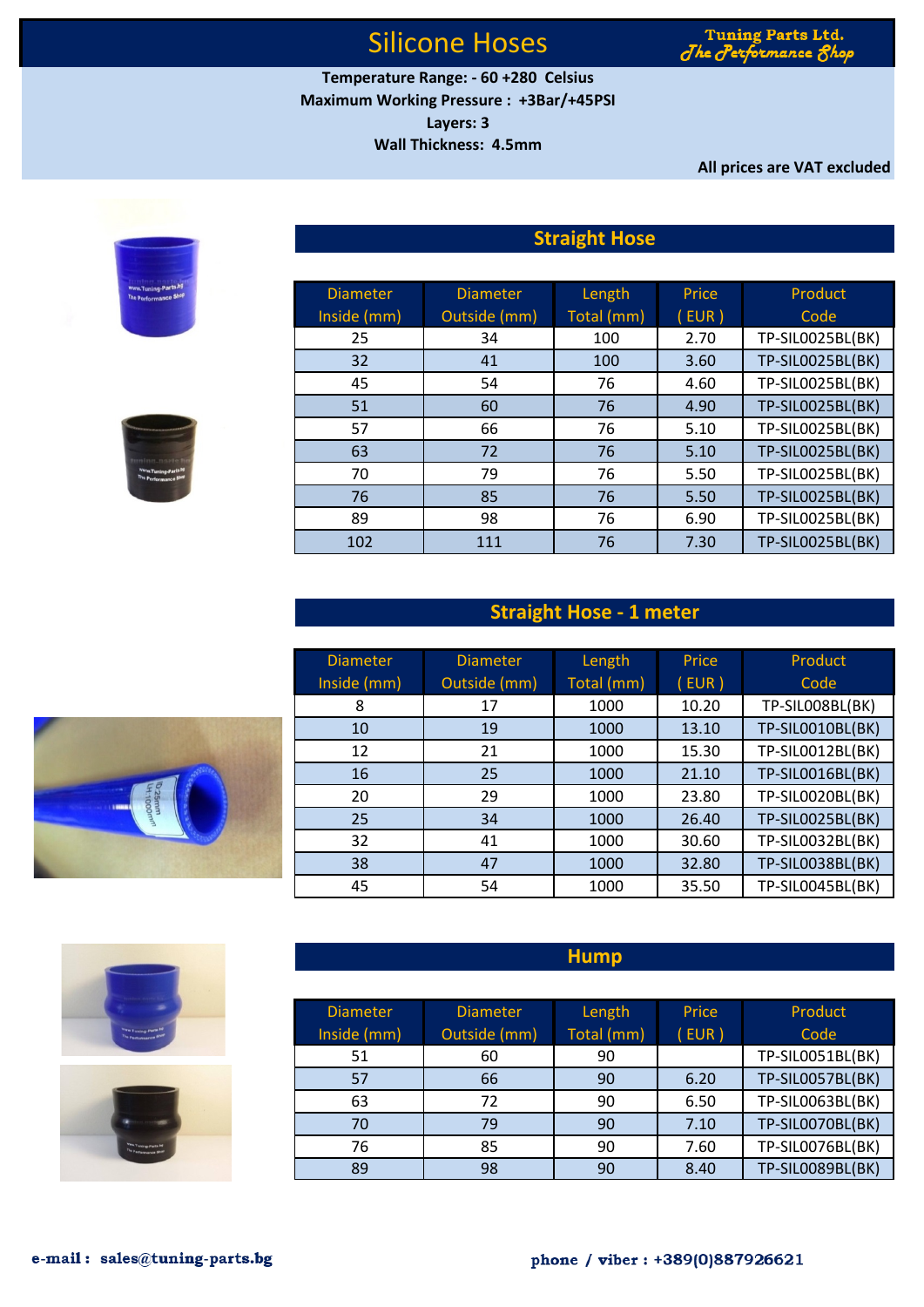Tuning Parts Ltd. The Performance &

**Maximum Working Pressure : +3Bar/+45PSI Layers: 3 Temperature Range: - 60 +280 Celsius**

**Wall Thickness: 4.5mm**

**All prices are VAT excluded**

|  | Americans Parts in<br>The Pertonniance Shop | $\sigma$ |  |
|--|---------------------------------------------|----------|--|
|  |                                             |          |  |
|  |                                             |          |  |



| <b>Diameter</b> | <b>Diameter</b> | Length     | Price    | Product             |
|-----------------|-----------------|------------|----------|---------------------|
| Inside (mm)     | Outside (mm)    | Total (mm) | $($ EUR) | Code                |
| $51 - 25$       | $60 - 34$       | 140        | 10.70    | TP-SIL005125BL(BK)  |
| $51 - 32$       | $60 - 41$       | 150        | 10.90    | TP-SIL005132BL(BK)  |
| $57 - 25$       | $66 - 34$       | 150        | 11.60    | TP-SIL005725BL(BK)  |
| $57 - 32$       | $66 - 41$       | 150        | 12.00    | TP-SIL005732BL(BK)  |
| $57 - 51$       | $66 - 60$       | 102        | 12.20    | TP-SIL005751BL(BK)  |
| $63 - 25$       | $72 - 34$       | 102        | 12.60    | TP-SIL006325BL(BK)  |
| $63 - 32$       | $72 - 41$       | 150        | 12.90    | TP-SIL006332BL(BK)  |
| $76 - 12$       | $85 - 21$       | 140        | 13.10    | TP-SIL007612BL(BK)  |
| $63 - 51$       | $72 - 60$       | 102        | 13.30    | TP-SIL006351BL(BK)  |
| $76 - 16$       | $85 - 25$       | 140        | 13.30    | TP-SIL007616BL(BK)  |
| $76 - 38$       | $85 - 47$       | 150        | 15.80    | TP-SIL007638BL(BK)  |
| $76 - 51$       | $85 - 60$       | 102        | 16.00    | TP-SIL007651BL(BK)  |
| $102 - 12$      | $111 - 21$      | 140        | 17.30    | TP-SIL0010212BL(BK) |
| $102 - 16$      | $111 - 25$      | 140        | 17.50    | TP-SIL0010216BL(BK) |

**T-Hose**

### **T Reducer**

| <b>Diameter</b> | <b>Diameter</b> | Length     | Price | Product            |
|-----------------|-----------------|------------|-------|--------------------|
| Inside (mm)     | Outside (mm)    | Total (mm) | (EUR) | Code               |
| $57 - 63 / 24$  | $66 - 72 / 33$  | 140        | 10.50 | TP-SIL005763BL(BK) |
| $51 - 57 / 24$  | $60 - 66 / 33$  | 140        | 11.30 | TP-SIL005157BL(BK) |
| $51 - 63 / 24$  | $60 - 72 / 33$  | 140        | 12.20 | TP-SIL005163BL(BK) |
| $63 - 76 / 24$  | $72 - 85 / 33$  | 140        | 13.50 | TP-SIL006376BL(BK) |

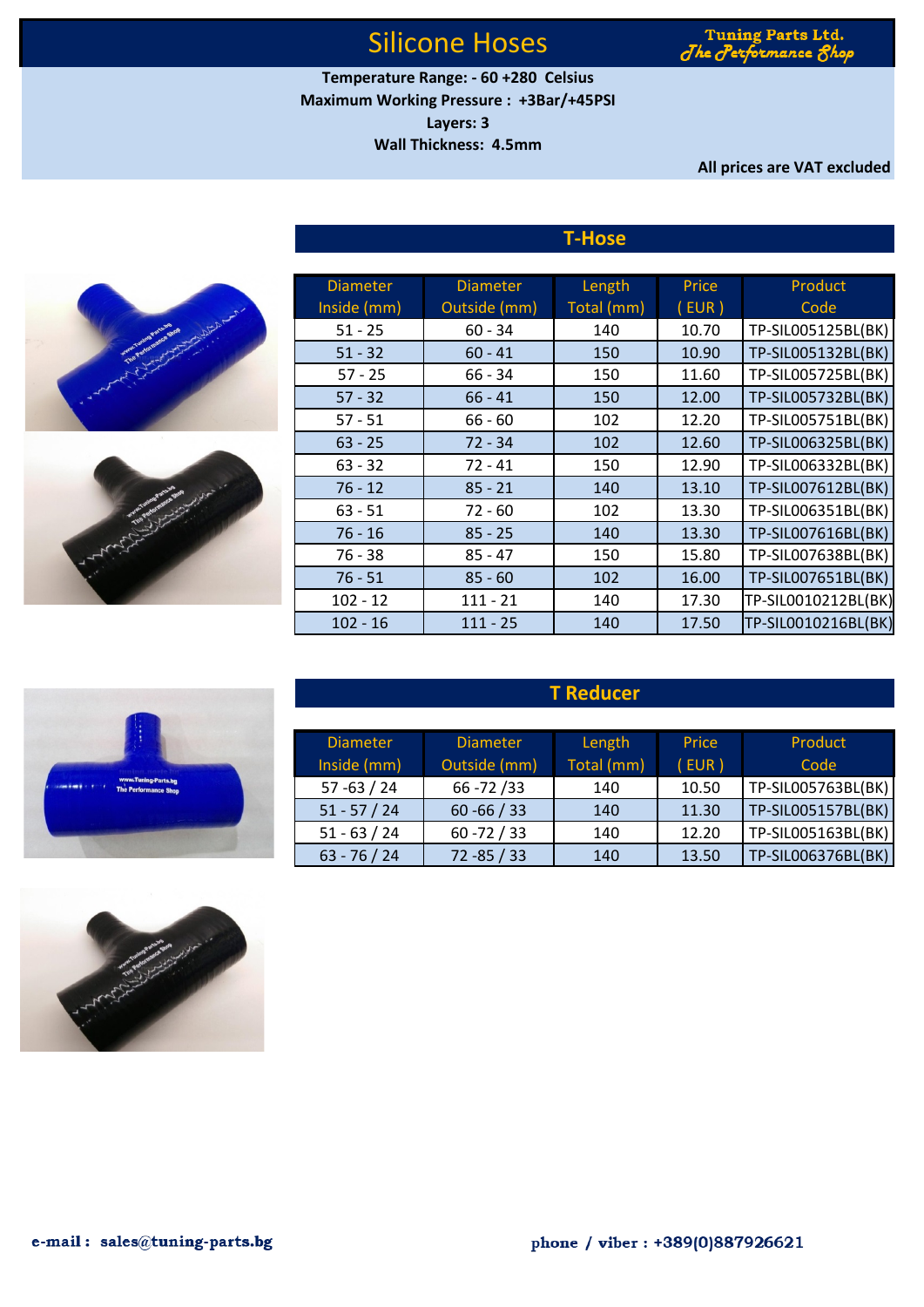Tuning Parts Ltd. The Performance 81

**Temperature Range: - 60 +280 Celsius Maximum Working Pressure : +3Bar/+45PSI Layers: 3**

**Wall Thickness: 4.5mm**

**All prices are VAT excluded**

|                      | <b>Diameter</b> | <b>Diameter</b> | Length     | Price | Product             |
|----------------------|-----------------|-----------------|------------|-------|---------------------|
|                      | Inside (mm)     | Outside (mm)    | Total (mm) | (EUR) | Code                |
|                      | $25 - 32$       | $34 - 41$       | 76         | 4.00  | TP-SIL005763BL      |
|                      | $25 - 38$       | $34 - 47$       | 76         | 4.20  | TP-SIL005763BL      |
|                      | $32 - 38$       | $41 - 47$       | 76         | 4.40  | TP-SIL003238BL(BK)  |
|                      | $32 - 45$       | $41 - 54$       | 76         | 4.60  | TP-SIL003245BL(BK)  |
|                      | $38 - 51$       | $47 - 60$       | 76         | 5.30  | TP-SIL003851BL(BK)  |
|                      | $45 - 51$       | $54 - 60$       | 76         | 5.10  | TP-SIL004551BL(BK)  |
|                      | $45 - 57$       | $54 - 66$       | 76         | 5.30  | TP-SIL004557BL(BK)  |
|                      | $45 - 63$       | $54 - 72$       | 76         | 9.30  | TP-SIL004563BL(BK)  |
| Www.Tuning-Parts.bg  | $51 - 57$       | $60 - 66$       | 76         | 5.90  | TP-SIL005157BL(BK)  |
| The Performance Shop | $51 - 63$       | $60 - 72$       | 76         | 6.20  | TP-SIL005163BL(BK)  |
|                      | $51 - 70$       | $60 - 79$       | 76         | 6.20  | TP-SIL005170BL(BK)  |
|                      | $51 - 76$       | $60 - 85$       | 76         | 9.30  | TP-SIL005176BL(BK)  |
|                      | $57 - 63$       | $66 - 72$       | 76         | 6.30  | TP-SIL005763BL(BK)  |
|                      | $57 - 70$       | $66 - 79$       | 76         | 9.70  | TP-SIL005770BL(BK)  |
|                      | $57 - 76$       | $66 - 85$       | 76         | 10.90 | TP-SIL005776BL(BK)  |
|                      | $60 - 70$       | $69 - 79$       | 76         | 7.10  | TP-SIL006070BL      |
|                      | $63 - 70$       | $72 - 79$       | 76         | 7.10  | TP-SIL006370BL(BK)  |
| Www.Tuning-Parts.bg  | $63 - 83$       | $72 - 92$       | 76         | 11.80 | TP-SIL006383BL(BK)  |
| The Performance Shop | $70 - 83$       | $79 - 92$       | 76         | 8.90  | TP-SIL007083BL(BK)  |
|                      | $76 - 89$       | $85 - 98$       | 76         | 8.20  | TP-SIL007689BL(BK)  |
|                      | $76 - 102$      | $85 - 111$      | 76         | 8.90  | TP-SIL0076102BL(BK) |
|                      | $76 - 83$       | $85 - 92$       | 76         | 9.30  | TP-SIL007683BL(BK)  |

## **Straight Reducer**

## **45 degree Reducer**

| <b>Diameter</b><br>Inside (mm) | <b>Diameter</b><br>Outside (mm) | Length<br>Total (mm) | Price<br>(EUR) | Product<br>Code     |
|--------------------------------|---------------------------------|----------------------|----------------|---------------------|
| $51 - 57$                      | $60 - 6$                        | 50/60                | 13.50          | TP-SIL455157BL(BK)  |
| $51 - 63$                      | $60 - 72$                       | 50/60                | 13.90          | TP-SIL455163BL(BK)  |
| $57 - 63$                      | $66 - 72$                       | 50/60                | 14.40          | TP-SIL455763BL(BK)  |
| $70 - 76$                      | $79 - 85$                       | 50/60                | 14.50          | TP-SIL457076BL(BK)  |
| $63 - 70$                      | $72 - 79$                       | 50/60                | 14.90          | TP-SIL456370BL(BK)  |
| $76 - 63$                      | $85 - 72$                       | 50/60                | 14.90          | TP-SIL457663BL(BK)  |
| 76 - 89                        | $85 - 98$                       | 50/60                | 15.10          | TP-SIL457689BL(BK)  |
| $76 - 102$                     | $85 - 111$                      | 50/60                | 15.30          | TP-SIL4576102BL(BK) |

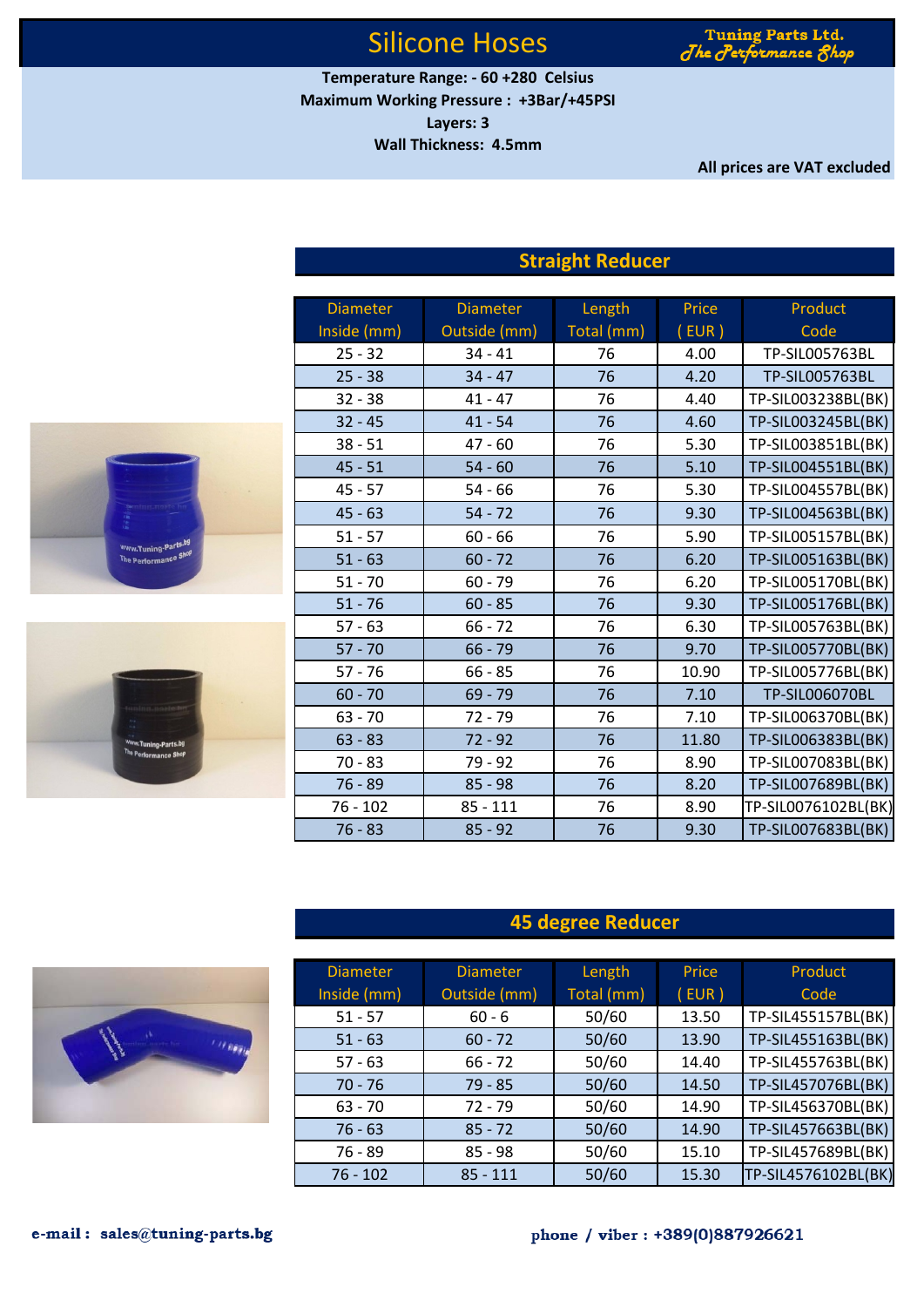Tuning Parts Ltd. The Performance 8

**Maximum Working Pressure : +3Bar/+45PSI Layers: 3 Wall Thickness: 4.5mm Temperature Range: - 60 +280 Celsius**

**All prices are VAT excluded**





| <b>Diameter</b> | <b>Diameter</b> | Length     | Price | Product             |
|-----------------|-----------------|------------|-------|---------------------|
| Inside (mm)     | Outside (mm)    | Total (mm) | (EUR) | Code                |
| $25 - 32$       | $34 - 41$       | 102        | 6.20  | TP-SIL902532BL(BK)  |
| $25 - 38$       | $34 - 47$       | 102        | 7.80  | TP-SIL902538BL(BK)  |
| $32 - 38$       | $41 - 47$       | 102        | 8.20  | TP-SIL903238BL(BK)  |
| $32 - 45$       | $41 - 54$       | 102        | 8.60  | TP-SIL903245BL(BK)  |
| $51 - 57$       | $60 - 66$       | 102        | 9.70  | TP-SIL905157BL(BK)  |
| $51 - 63$       | $60 - 72$       | 102        | 10.30 | TP-SIL905163BL(BK)  |
| $57 - 63$       | $66 - 72$       | 102        | 12.40 | TP-SIL905763BL(BK)  |
| $63 - 76$       | $72 - 85$       | 102        | 11.80 | TP-SIL906376BL(BK)  |
| $63 - 70$       | $72 - 79$       | 102        | 12.00 | TP-SIL906370BL(BK)  |
| $70 - 76$       | $79 - 85$       | 102        | 12.60 | TP-SIL907076BL(BK)  |
| $76 - 89$       | $85 - 98$       | 102        | 14.40 | TP-SIL907689BL(BK)  |
| $76 - 102$      | $85 - 111$      | 102        | 16.60 | TP-SIL9076102BL(BK) |

## **90 degree Reducer**

## **45 degree Elbow**

| <b>Diameter</b> | <b>Diameter</b> | Length     | Price | Product                 |
|-----------------|-----------------|------------|-------|-------------------------|
| Inside (mm)     | Outside (mm)    | Total (mm) | (EUR) | Code                    |
| 12              | 21              | 102        | 6.30  | <b>TP-SIL4512BL(BK)</b> |
| 16              | 25              | 102        | 6.90  | TP-SIL4516BL(BK)        |
| 20              | 29              | 102        | 8.00  | TP-SIL4520BL(BK)        |
| 25              | 34              | 102        | 5.70  | TP-SIL4525BL(BK)        |
| 32              | 41              | 102        | 7.10  | <b>TP-SIL4532BL(BK)</b> |
| 38              | 47              | 102        | 6.50  | TP-SIL4538BL(BK)        |
| 45              | 54              | 102        | 7.60  | TP-SIL4545BL(BK)        |
| 51              | 60              | 102        | 8.60  | TP-SIL4551BL(BK)        |
| 57              | 66              | 102        | 10.70 | TP-SIL4557BL(BK)        |
| 63              | 72              | 102        | 10.90 | TP-SIL4563BL(BK)        |
| 70              | 79              | 102        | 11.80 | TP-SIL4570BL(BK)        |
| 76              | 85              | 102        | 13.70 | TP-SIL4576BL(BK)        |
| 89              | 98              | 102        | 17.10 | <b>TP-SIL4589BL(BK)</b> |
| 102             | 111             | 102        | 18.90 | TP-SIL45102BL(BK)       |



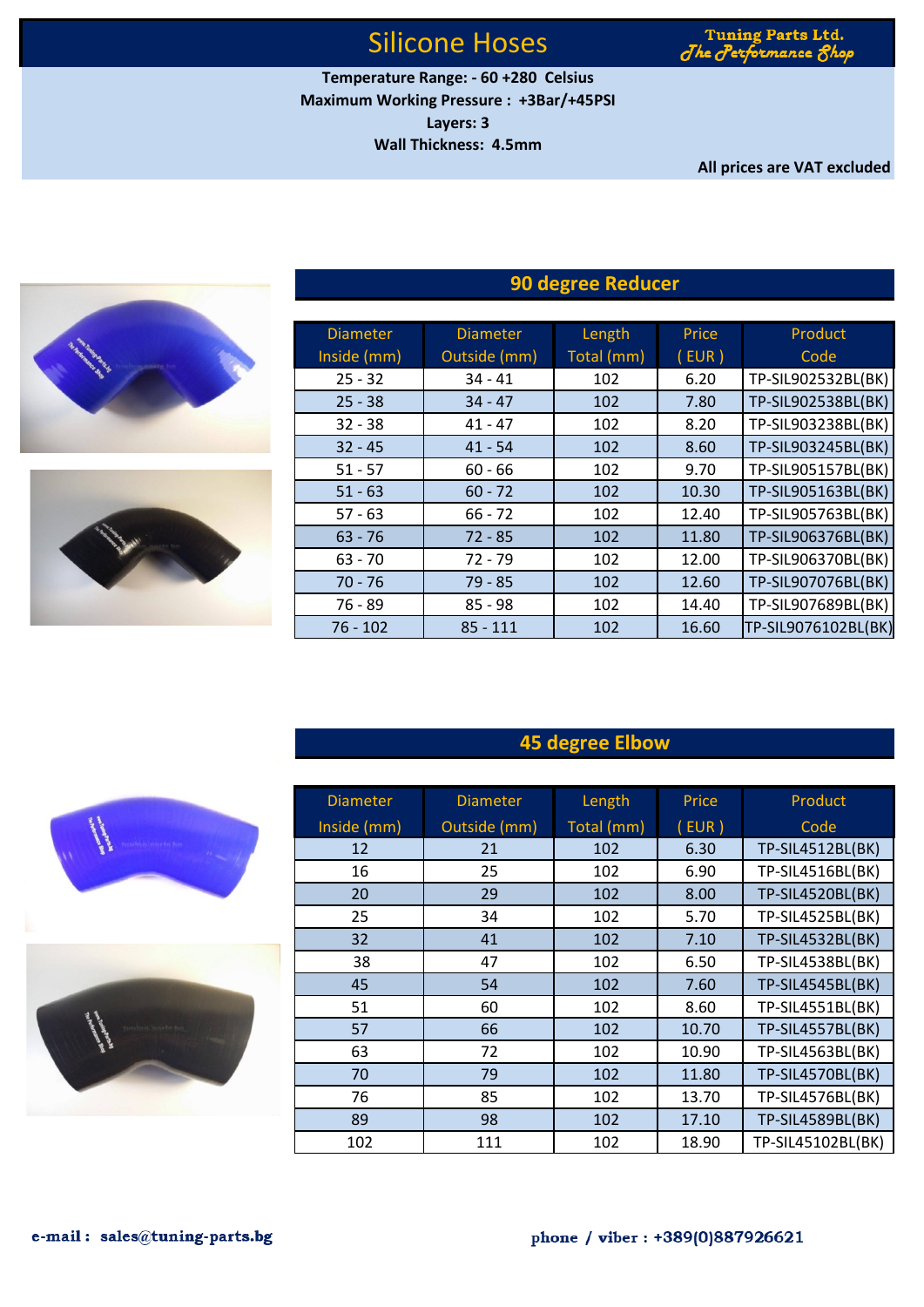Tuning Parts Ltd. formance A  $J$ he  $J$ erj

**Temperature Range: - 60 +280 Celsius Maximum Working Pressure : +3Bar/+45PSI**

**Layers: 3**

**Wall Thickness: 4.5mm**

**All prices are VAT excluded**

### **90 degree Elbow**



### **135 degree Elbow**



#### **180 degree Elbow**

| <b>Diameter</b><br>Inside (mm) | <b>Diameter</b><br>Outside (mm) | Length<br>Total (mm) | Price<br>EUR) | Product<br>Code |
|--------------------------------|---------------------------------|----------------------|---------------|-----------------|
|                                |                                 |                      |               |                 |
|                                |                                 |                      |               |                 |
|                                |                                 |                      |               |                 |
|                                |                                 |                      |               |                 |
|                                |                                 |                      |               |                 |